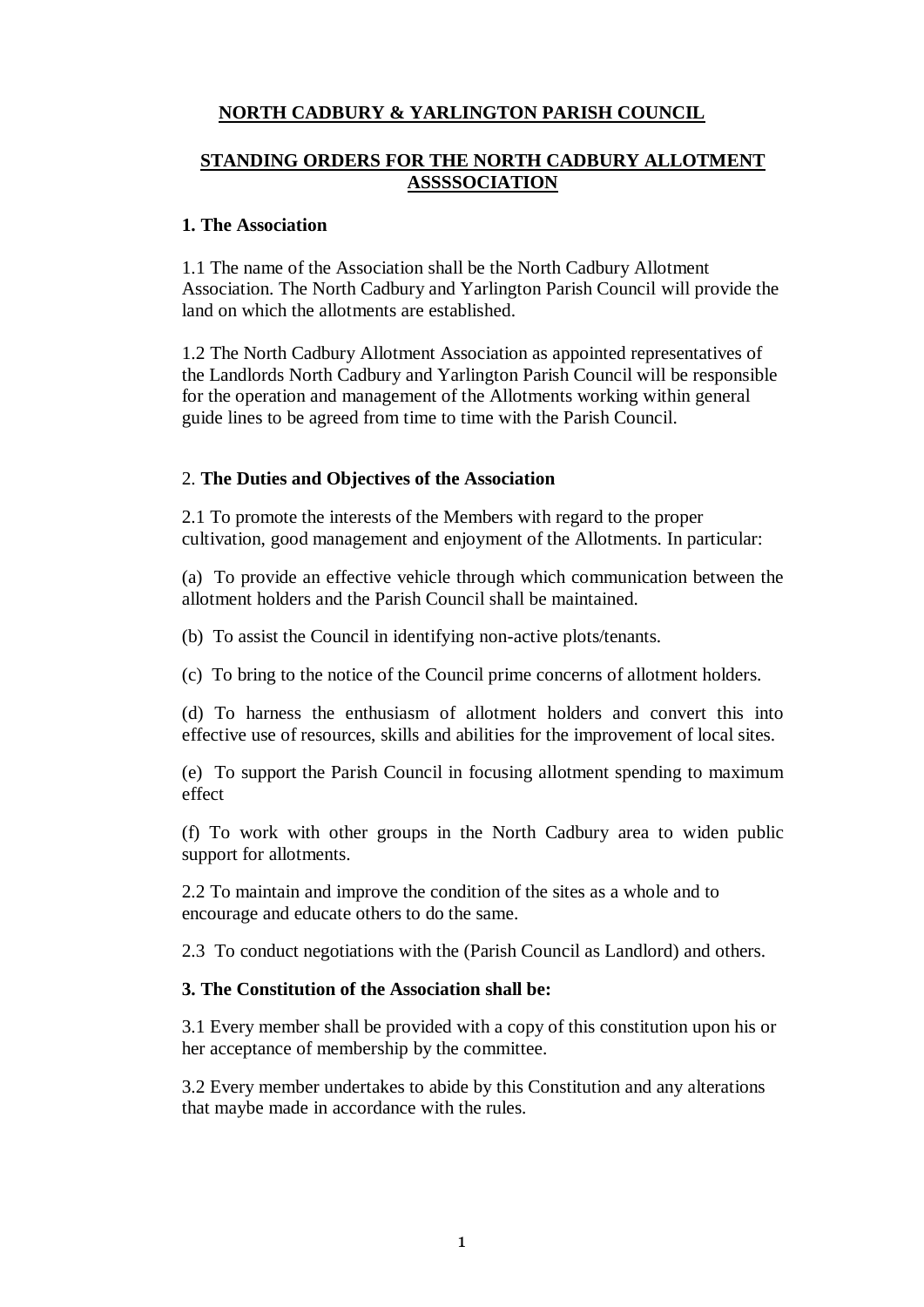## **4. Membership of the Association.**

4.1 The North Cadbury Allotment Association shall consist of members of the South West Counties Allotment Association (SWCAA) or those whose application for membership has been approved and who have paid the appropriate SWCAA annual subscription and shall include waiting-list members.

4.2 The Association shall keep a record of its members to include name, address and telephone number which are to be passed to the Parish Council Committee Member and the Parish Clerk.

4.3 A member may retire from the Association.

4.4 Members are to reside within the Parish Council boundary of North Cadbury and Yarlington or the Parish Council boundary of South Cadbury and Sutton Montis.

## **5. Committee of Management.**

5.1 The affairs of the Association shall be conducted by a Committee of Management comprising a minimum of a Chairman, Secretary, Treasurer and ex-officio a member appointed by the Parish Council though other officers may be elected, if considered appropriate by General Meeting. (Any member may attend Committee meetings as a non-voting observer without right to speak) The officers shall be elected for the ensuing year at the Annual General Meeting by a majority vote. The majority of Committee Members are to reside within the Parish Council boundary of North Cadbury and Yarlington.

5.2 The tenure of any post on the Committee and of all other Officers voted for at the Annual General Meeting whether permanent or temporary shall be voluntary, unpaid and open only to Members of the Association other than the representative of the Parish Council.

5.3 The Officers shall be elected for the ensuing year at the Annual General Meeting by a majority vote.

5.4 Officers shall be eligible for re-election each year.

5.5 Casual vacancies shall be filled by the Committee and those so appointed shall hold office until the next Annual General Meeting.

5.6 The Secretary shall keep accurate records of all meetings held by the Committee. Such records are to be approved at the next meeting of the Committee as a correct record of the meeting and a copy provided to the Parish Clerk within seven days of each meeting. Members of the Association may have access to the records of any meeting upon request to the Secretary.

### 6. **Association Meetings.**

6.1 Members of the Association shall be eligible to vote at General Meetings, Annual General Meetings and Extraordinary Meetings.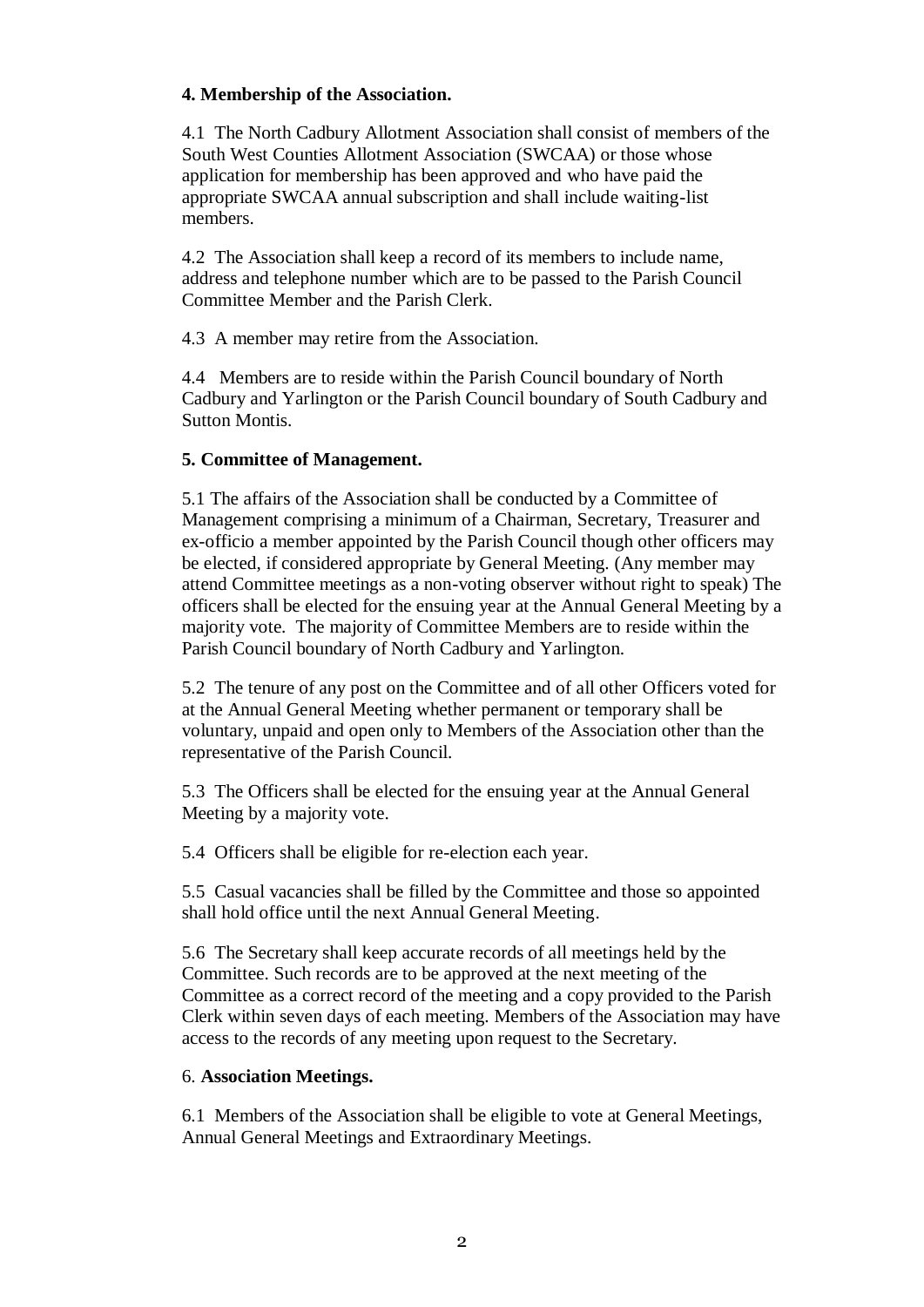6.2 The Annual General Meeting shall be held each year at least two weeks before the Annual General Meeting of the Parish Council at a time and place chosen by the Committee and at least 21 days notice shall be given to Members.

6.3 The Chairman or other Member of the Committee shall attend the Annual General Meeting of the Parish Council and provide a brief report of the work of the Association.

6.4 The Treasurer shall at this meeting submit accounts for the year.

6.5 The Secretary's report shall be submitted at the AGM.

6.6 Resolutions for discussion at the AGM must be submitted to the Secretary at least 7 working days before the meeting to allow preparation for the meeting.

# 7. **Extraordinary General Meetings (EGM).**

7**.**1 An EGM may be called on the direction of the Committee, or by not less than half of the members, and notice delivered to the Secretary.

7**.**2 All members shall be given at least 21 days notice of such a meeting.

7.3 Only the matters raised for calling the EGM will be discussed.

7.4 No other business shall be taken at the meeting**.**

## 8. **Accounts**

8.1 Records and accounts of all transactions shall be kept by the Treasurer.

8.2 The Financial year for the Association shall run from 1<sup>st</sup> March each year.

8.3 The Committee shall arrange for its accounts to be audited annually by a competent person and for a copy of the audited accounts to be sent to the Parish Clerk by the end of April each year.

### 9. **Dissolution.**

9.1 The Association can be dissolved at a General Meeting, subject to the prior approval of the Parish Council signified in writing by the Parish Clerk, by an affirmative vote to this effect of three quarters of the membership present and voting.

9.2 Any assets are regarded as tied, and so must funds then be transferred to a suitable successor organization to carry on the work of this Association, or as a last resort the SWCAA. They can not be divided among the members.

## 10 **Adoption**

10.1 These Standing Orders were adopted by the Parish Council at a meeting of the Council held on the 29<sup>th</sup> November 2012 and amended by resolution 14/120.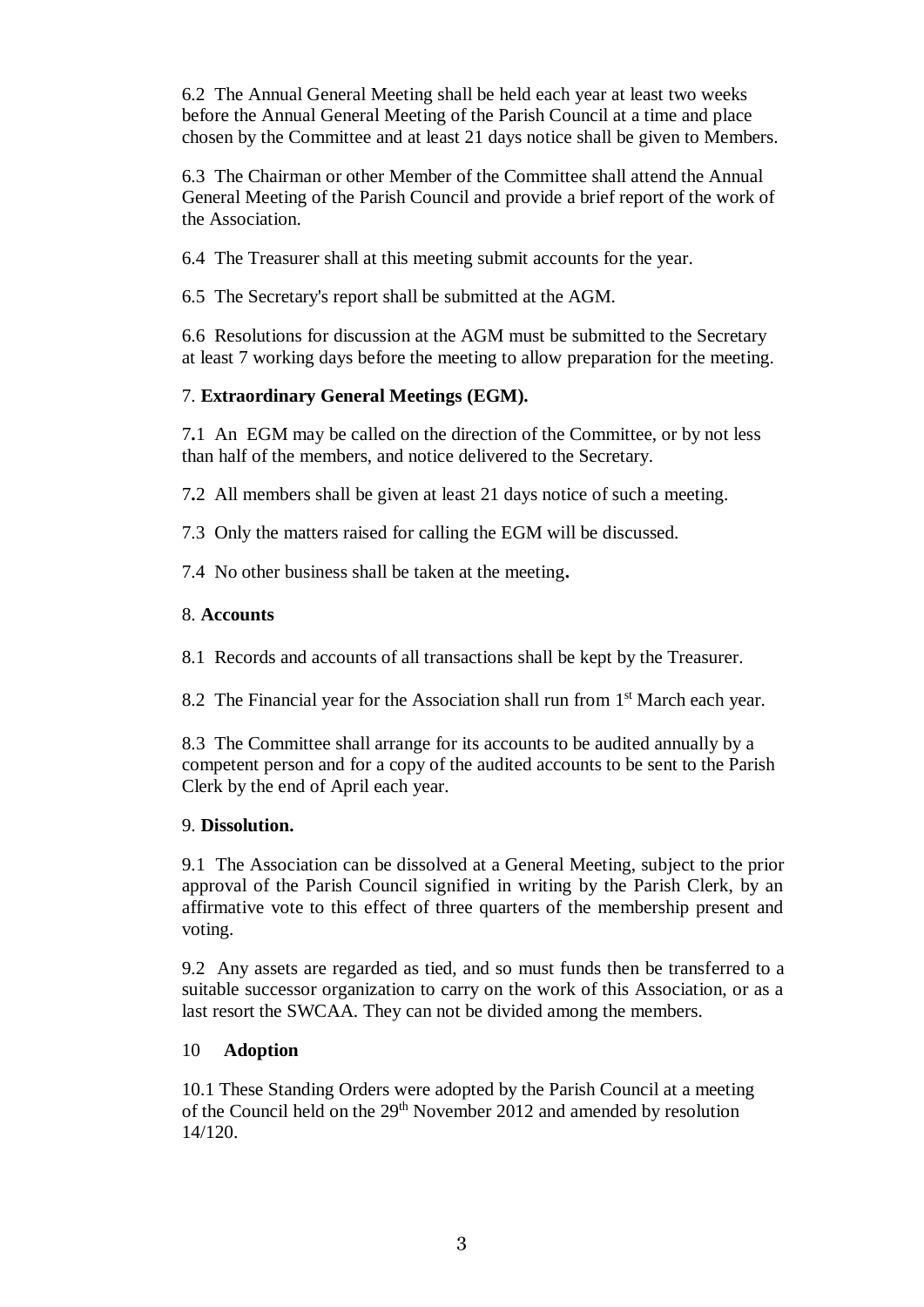# **NORTH CADBURY ALLOTMENT ASSOCIATION**

### **AN AGREEMENT**

#### **MEMBERS TERMS AND CONDITIONS OF TENANCY**

#### **ALLOTMENTS ACTS 1908-1950**

#### **The Allotments at Ridgeway Lane, North Cadbury**

#### **Definitions.**

"Allotment" - Land rented out also referred to as Allotment Plots under the Allotment Acts 1908- 1950.

"Plot Holder" A person renting an Allotment from North Cadbury and Yarlington Parish Council (the Council) through the North Cadbury Allotments Association (The Association). Any reference to the male gender includes the female for the purposes of interpretation of this Agreement.

"Common Areas" - Areas of land used by all members e.g. main pathway and tracks, turning points, car parks etc, where grass requires cutting but where no single plot holder is responsible for the area in question

#### **Undertaking by Plot Holder**

A plot holder, having completed the relevant application forms and paid rents, deposits or fees as agreed therein, undertakes that he will:

1. Keep the Allotment clean, clear of detritus, well cultivated and fertile, and in good condition. This means at least two-thirds of the plot must be under active cultivation (rough dug, green manure or planted out) and the remainder tidy.

2. Not cause nuisance or annoyance to the occupier of any other Allotment, or obstruct the paths set out by the on the Allotments.

3. Not sublet, assign or part with possession of the Allotment or any part of it, without the written consent of the Association

4. Maintain the paths (i.e. strim or mow) to the right, top and bottom of the Member's Allotment, including half width of any adjacent common area.

5. Not cut or prune timber. Not take, sell or carry away any mineral, gravel, sand or clay. (*For resolution of dispute* Quickset and Underwood are not timber.)

6. Keep any hedge bordering the top, bottom or side of the holder's Allotment properly trimmed at least once a year; keep all adjacent ditches open and properly cleaned.

7. Not erect any building on the Allotment without the written consent of the Association, provided that consent will not be withheld for the erection of sheds 4 feet x 8 feet or less properly constructed from timber or other materials approved by the Association Committee, if the positioning is previously agreed by the Committee. Consent for the construction of glass houses will not normally be given.

8. Not use barbed or razor wire as a fence adjoining any path set out or by the Association on the Allotments (this restriction does not apply to boundary fences).

9. Not deposit or allow other persons to deposit any refuse on the Allotments, or place any matter in the hedges, ditches or dikes situate on the Allotments or on the adjoining land.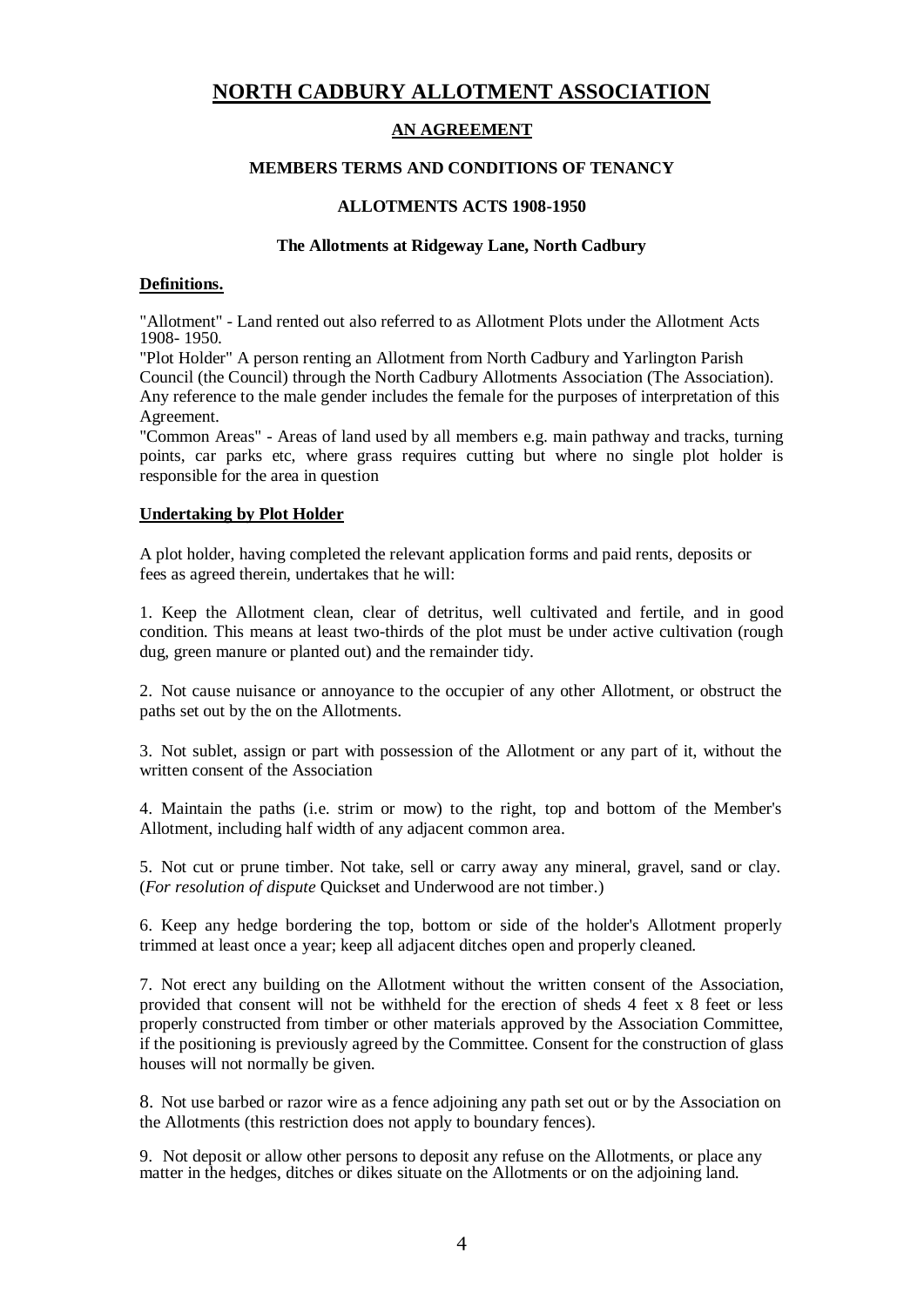10. Not bring any dog, or cause any dog to be brought, into the Allotments unless the dog is held under close control; to remove all faeces deposited by any dog brought onto the land by the plot holder or permitted by the plot holder. Should a dog attack or cause injury to any other plot holder, the plot holder bringing the dog or allowing the dog to be on the land understands that the dog will be banned from entry onto the Allotment field.

11. The plot holder understands that the Allotment Association and Council will not be liable for compensation upon repossession of the Allotment for any trees or other crops requiring more than 12 months to mature, or less than twelve months in the case of eviction.

12. Observe and perform all conditions and covenants contained in any lease under which the Allotment Association or the Council holds the land on which the Allotment is situate.

13. When using any sprays, fertilizers, or potentially hazardous materials , to:

13.1 Take all reasonable care to ensure that adjoining hedges, trees and crops are not adversely affected and make good or replant if necessary should any damage occur as a result of his negligence in this matter. (The decision of the Council signified through the Association shall be final in any dispute that arises from this section).

13.2 Select and use chemicals, whether for spraying, seed dressing or any other purpose whatsoever, that will cause the least harm to members of the public, game birds and other wildlife, other than vermin or pests. Members are to seek the advice of the Committee of the Association should there be any doubt as to the effect of any chemical that they propose to use.

13.3 Not to keep or store any such product or substance on the site which if it were spilled or leaked upon the soil might cause contamination.

 13.4 Comply at all times with current regulations. The decision of the Association (subject to law) shall be final in any dispute arising from any part of this Agreement.

#### 14. The plot holder will:

14.1 Submit a letter of application and sketched plans to the Association outlining any proposals to keep bees, hens or rabbits. Based on the soundness of each individual application the Association will grant or deny permission, based on the merits of each application, provided that no special condition made under this paragraph shall have the effect of prohibiting or restricting the keeping of hens or rabbits, as this is lawful and provided for in **Section 12(1) Allotments Act 1950.**

14.2 Not keep any other animals on the land without the consent of the Association authorised by the Council

14.3 Observe and perform any other special condition the Council and/or the Association considers necessary to preserve the Allotment from deterioration of which notice is given to applicants for the Allotment in accordance with these rules.

14.4 Make arrangements for disposal of sheds, tools and crops within 28 days of the termination of the Tenancy Agreement between the Association and the plot holder whether by resignation or by termination for breach of this Agreement and Rules under it, as set out under (17) below. If the items are not so removed the Association may dispose of them, and their safekeeping cannot be guaranteed, though every effort to protect them will be made. Also the plot holder undertakes to return all keys for